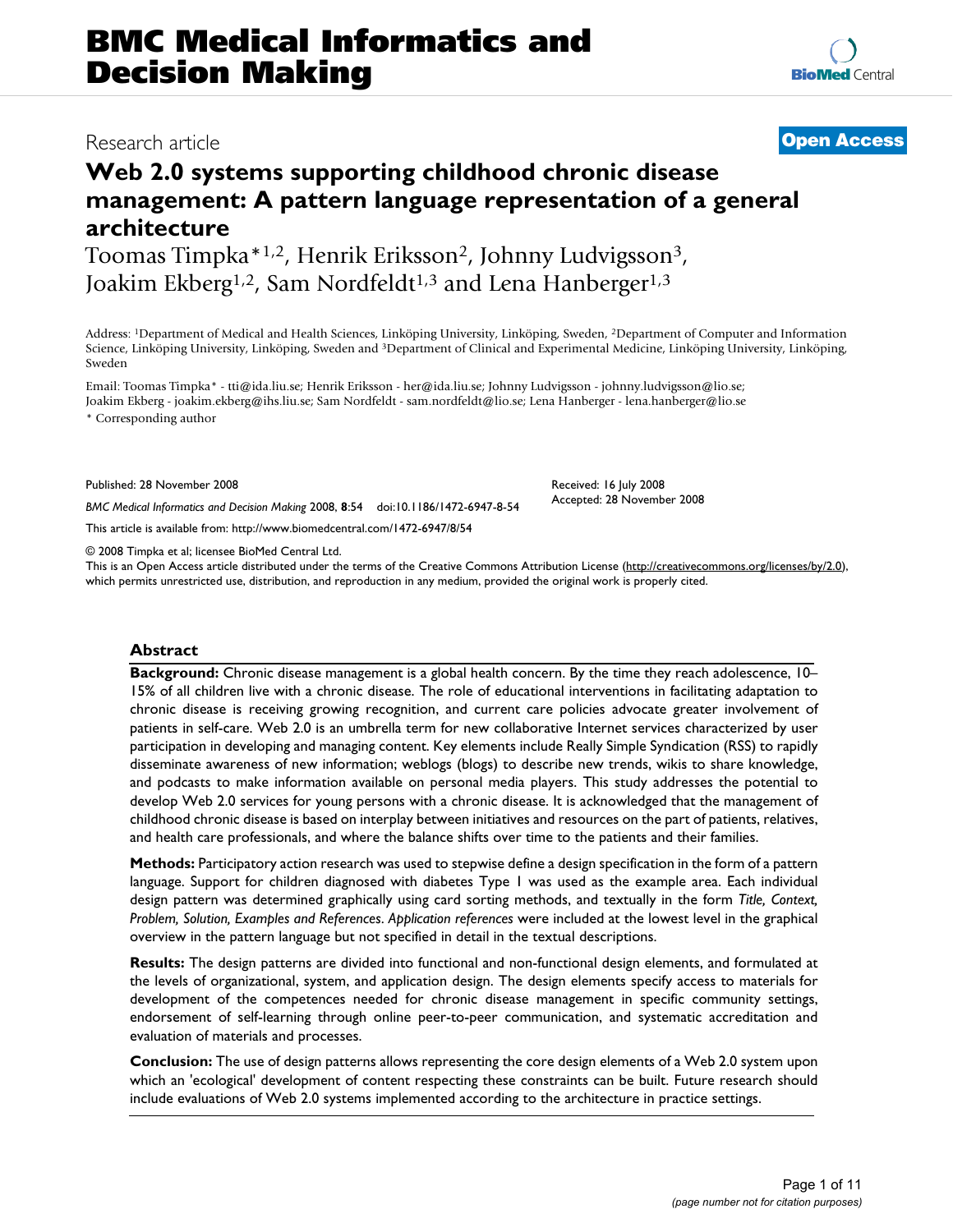#### **Introduction**

Chronic disease management is a global health concern. By the time they reach adolescence, 10–15% of all children live with a chronic disease [1]. Young people with chronic conditions are doubly disadvantaged – engaging in risky behaviours to at least similar rates as healthy peers, while having the potential for greater adverse health outcomes from these behaviours. The main focus in chronic disease management has been on medical care, with less attention being paid to psychosocial aspects of life with a chronic disorder. Nevertheless, the role of educational interventions in facilitating adaptation to chronic disease is receiving growing recognition, and current care policies advocate greater involvement of patients in selfcare. There is also growing scientific evidence for the effectiveness of behavioural interventions including a wide range of factors central to coping with a chronic disease, e.g. self-efficacy, self-management of disease, family support, psychosocial well-being, reduced isolation, and social competence [2]. But in order to improve the life quality of children with a chronic disease in practice, better support of young people's emerging capacity for selfcare is needed, which, in turn, requires improved means to facilitate the social and emotional coping of young people with a chronic disease. It is therefore necessary to focus attention on the interaction between adolescents with chronic conditions and the health systems, in a broad definition, that support them.

Information technology has undergone rapid development in recent decades, which has had significant impact on social life [3]. Technical advances have also provided a foundation for ubiquitous and proactive health systems that use data from multiple sources to supply individuals and communities with support to improve their state of health and avoid health risks [4]. These networked systems are characterized by being profusely connected to the world around them [5]. Web 2.0 is an umbrella term for new collaborative Internet services utilizing this set of technical progresses. The primary difference from the first generation of Internet applications is the increased user participation in developing and managing content, which changes the nature and value of the information [6,7]. Key elements of Web 2.0 include Really Simple Syndication (RSS) to rapidly disseminate awareness of new information; weblogs (blogs) to describe new trends, wikis to share knowledge, and podcasts to make information available on personal media players. In the context of education, students are not regarded as just recipients of education but are involved in collaboration in learning activities, expressed as eLearning 2.0 or Education 2.0 [http://en.wikipedia.org/wiki/Electronic\\_learning](http://en.wikipedia.org/wiki/Electronic_learning). The present study addresses the potential to develop Web 2.0 services for young persons with a chronic disease. It is acknowledged that the management of chronic disease is based on interplay between initiatives and resources on the part of patients, relatives, and health care professionals, where the balance in shared responsibilities shifts over time to the patients and their families. The aim of the study is to specify a general architecture for Web 2.0 systems supporting chronically ill children and their families. The architecture is to be compatible with the eHealth resolution (WHA58.28), approved by the World Health Assembly (WHA). This resolution is the background ministerial commitment of the United Nations/WHO in the eHealth area. According to the resolution [http://](http://www.who.int/gb/ebwha/pdf_files/WHA58/WHA58_28-en.pdf) [www.who.int/gb/ebwha/pdf\\_files/WHA58/WHA58\\_28](http://www.who.int/gb/ebwha/pdf_files/WHA58/WHA58_28-en.pdf) [en.pdf](http://www.who.int/gb/ebwha/pdf_files/WHA58/WHA58_28-en.pdf), long-term strategic plans for developing services in the area of eHealth need to be formulated for all health sectors, and multisectorial collaborations with a view to improving compatibility of organizational, technical, and ethical guidelines need to be promoted. Other areas emphasised in the resolution are equitable access to eHealth services, in particular by vulnerable groups, and IT security. A key factor for the realization of these visions in implemented software is the availability of a general architecture outlining the system, its main functions related to service delivery, and its boundaries.

Data for the analyses were collected from the development of a Web 2.0 system for support of children with diabetes Type 1 in a defined Swedish community. Diabetes Type 1 is probably the most salient example of a chronic disease that requires daily medication and lifestyle management. Modern treatment of diabetes requires coherence with tailored insulin regimens including several daily insulin injections adapted to regular meals with certain content, daily self-care with repeated blood glucose measurements, and continuous learning about the treatment. There is increasing evidence that appropriate intensive treatment reduces long-term complications [8,9]. The Web 2.0 system was to support the formation of partnerships between children and adults having an interest in diabetes management in a specific community, with the clinical professionals providing the local clinical care, and expert knowledge. In parallel, through co-operation with the other diabetes care programs, the Web 2.0 system is to mediate alliances between individuals in different geographically defined communities in efforts to develop novel supportive environments for the care of chronic paediatric disease.

#### **Methods**

Structured graphical languages are commonly used by information systems developers, especially in complex systems settings [10]. The Web 2.0 system was modelled using the pattern language approach. Pattern languages provide conceptual means for representation of composite architectures [11]. A common language for the representation of inter-connected design patterns makes it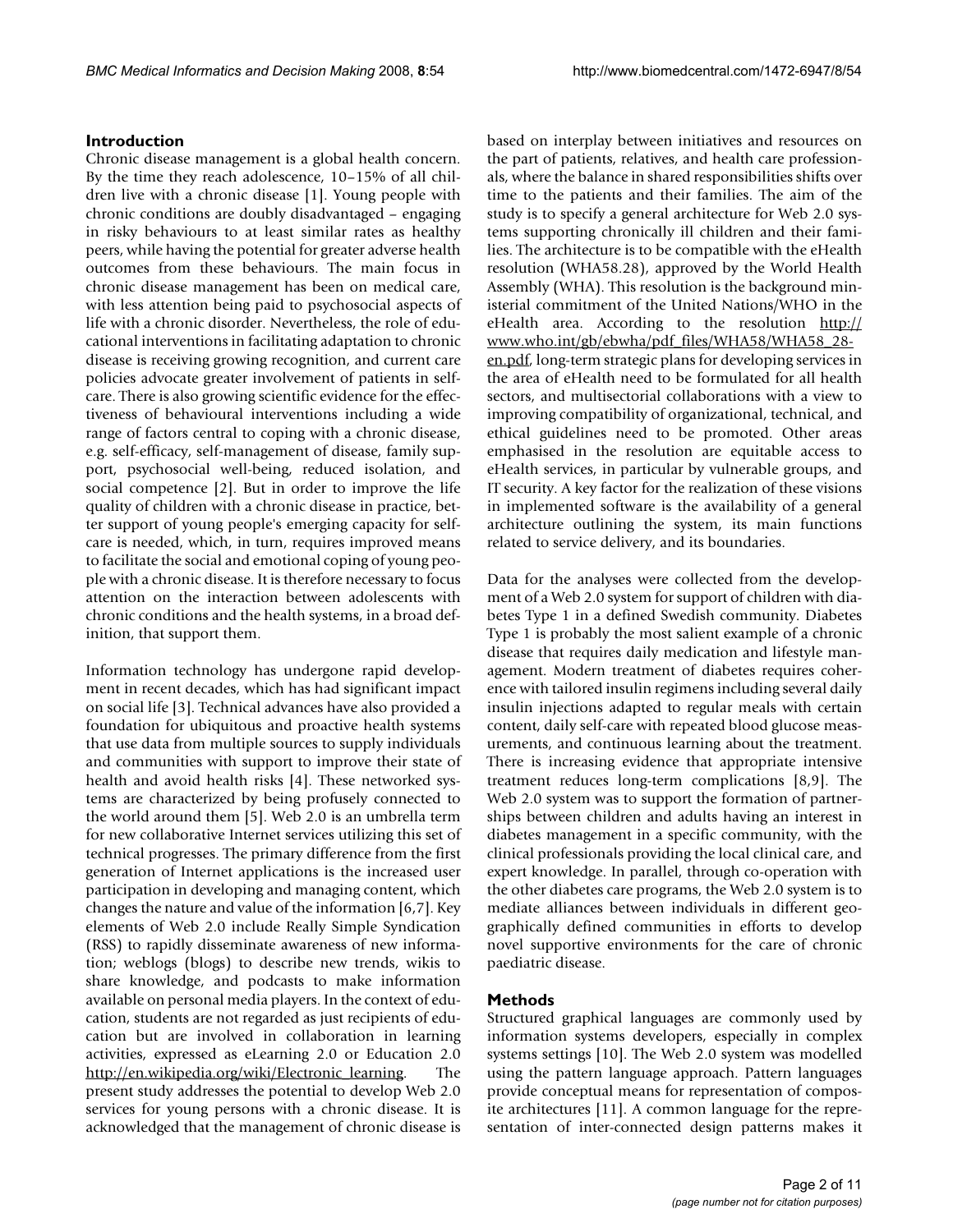possible to communicate an overview of a Web 2.0 system and its functionality in a way that is understandable to lay stakeholders and design groups with different professional competences represented. Each pattern of the pattern language addresses a specific design problem and describes a possible solution.

#### *Data collection and analysis*

Participatory action research (PAR) methods were used for the integrated development of the architecture, research data collection and analysis [12]. PAR is based on collaboration between the researchers and the subjects under study throughout the research process. The duration of the PAR process was four years (2003–2006). Childhood chronic disease was defined according to a three-axis framework [13], where the condition is assumed to have a biological, psychological or cognitive basis, being prolonged in time, and causing limitations in function or dependency on continuous therapy or services. The process involved researchers from medical informatics, paediatrics, and behavioural science, as well as clinicians and patients. Approximately ten two-hour design meetings were held each year, supported by separate small-group activities analysing specific design issues [14]. The core participatory design group consisted of practitioners, researchers, and engineers. Due to their limited availability, the contribution from children and parents to design process was constrained to sub-groups developing specific system functions or evaluating particular design questions. In addition to these physical meetings, the core participatory design group communicated with children and parents through interviews and mail surveys. At the initial stage in the design process, interviews, surveys, and cultural probe methods [15] were used to identify preliminary requirements and to explore alternative design elements. Individual design elements were transformed into system functions and associated with technical applications, e.g. weblogs [16]. In parallel, card sorting methods [17] were used to organize the design elements into more complex structures. The interconnected design patterns were represented textually in the form *Title, Context, Problem, Solution, Examples and References*. At the lowest level in each section of the pattern language, *Application references* were included in the graphical overview. When the overall system architecture was defined, sub-groups were formed to develop and formatively evaluate specific system functions, and the corresponding more particular design issues were progressively introduced into the pattern language. Finally, the system developers verified in iterative steps the inter-operability of system functions, and the evolving pattern language was refined by evaluations that also involved clinical staff, children, and parents. For the last representation of the revised pattern language, the final graphical overview was combined with corresponding tabulations of the textual

design patterns. The design represented in the pattern language was progressively implemented in a Web 2.0 system during the development process. The resulting system <http://www.diabIT.se> was introduced to patients, relatives, and caregivers and has been online since 2006.

#### **Results**

The resulting design patterns describe a Web 2.0 architecture that supplies three main services to communities including children suffering from a chronic disease:

• access to resources for development and maintenance of the specific competences needed for management of the chronic disease in the community;

• endorsement of learning about the chronic disease management through online peer-to-peer communication;

• systematic accreditation of learning materials and processes

Two application-level preconditions were identified for implementation of the architecture in specific communities. First, the implementations have to be epidemiologically sensitive in order to support provision of age- and need-adjusted delivery of services on an equal basis to both resourceful and vulnerable groups of children. This means that the applications that constitute the interface between system content and the users must be chosen to suit the information infrastructure in the community and must be affordable for the broad majority of patients and their families. Second, to provide individualized support to children with a chronic disease, the system has to be accessible at all times and in all types of daily-life situations. Consequently, the applications cannot be restricted to only stationary computer platforms, but must also be available at different types of mobile devices, e.g. personal media players and cell phones.

The design patterns used to define the system architecture were organized in an array structure (Figure 1). Vertically, non-functional design elements are separated from the functional elements, while horizontally the design patterns are divided into tiers for design elements at organizational, system, and application levels. The nonfunctional design elements mainly reflect the central information policy in the WHA eHealth resolution (Appendix 1). The *Access rights* design element highlights the fact that support of chronic disease management requires both ubiquitous access to the system for a broad category of users, and protection of the personal integrity of each user. In the *Regulatory framework* section, measures are described for harmonizing the Web 2.0 system with existing legislation and social norms.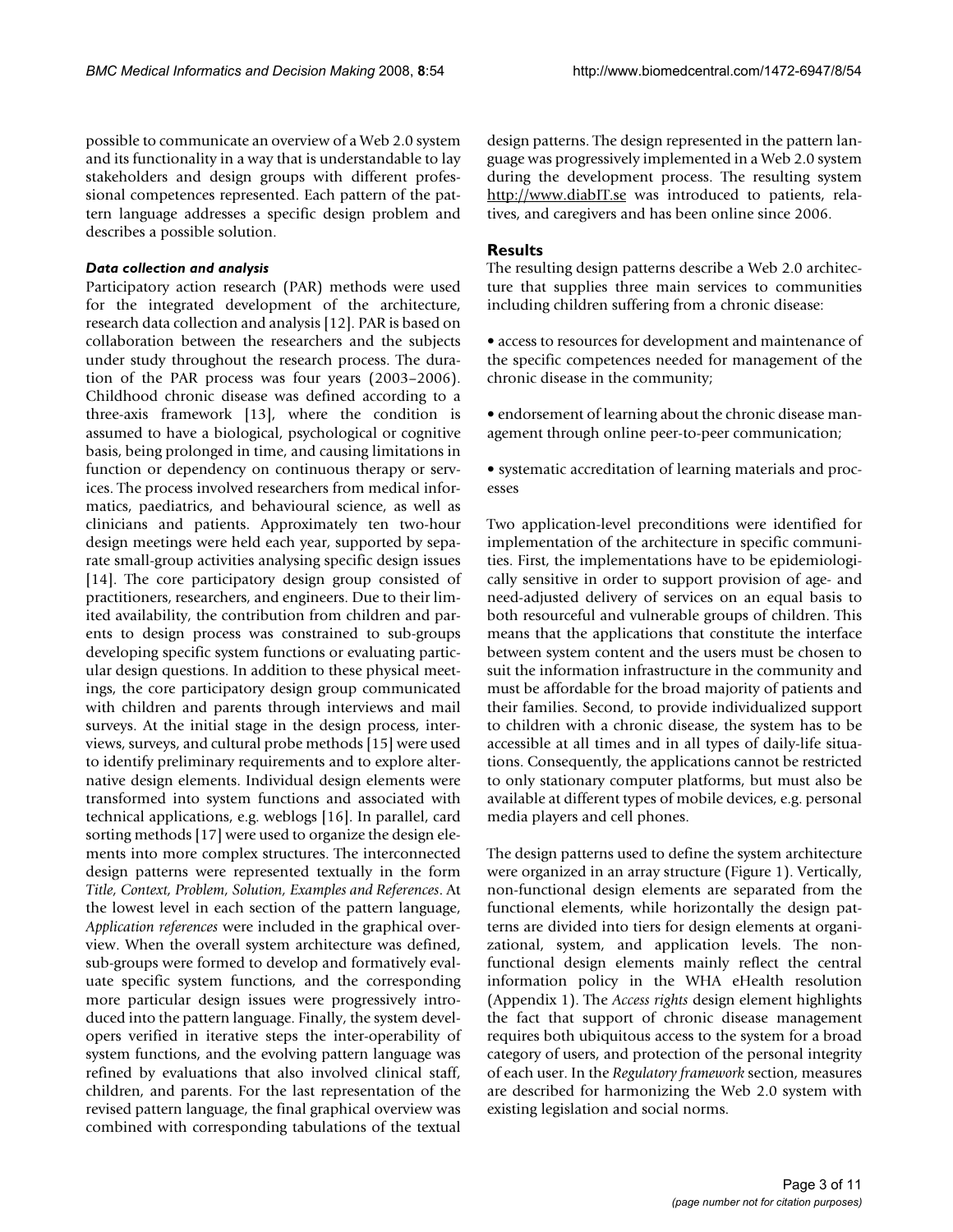

**Non-functional design elements are separated horizontally from the functional elements, while vertically the design patterns are divided into tiers for design elements at organizational, system, and application levels.** Appendices describing the design patterns are cross-referenced.

The major part of the pattern language describes the functional design elements defining the Web 2.0 architecture. The design elements are at organizational level subdivided into those associated with *Evidence-based self-care of chronic disease* and *Community-based clinical services* (Appendix 2). This division follows the social organization of daily practices in chronic disease management. Also following the way daily practice is structured, the design elements specific for evidence-based patient selfcare are further categorized into those elements related to empowerment of patients and families, respectively (Appendix 3,4). Each organizational level element is thereafter specified by design elements at the systems and application levels. Correspondingly, the section of the Web 2.0 architecture outlining the organization of community-based clinical services to children with a chronic disease defines corresponding design elements at systems and application levels (Appendix 5).

#### **Discussion**

The design patterns developed in this study show how practical, clinical, organizational, and technical knowledge about support of children with a chronic disease can be shared between patients, relatives, and caregivers using a Web 2.0 system compliant with the WHA eHealth resolution. The pattern language describes solutions to issues related to the design of Web 2.0 systems and visualizes some of the generic qualities of those solutions. Modern management of chronic disease, not the least Type 1 diabetes in children and adolescents, is today focused on the empowerment of individuals and groups in order to enable them to address the prevalent issues in daily life and their own local environment. A reliable and efficient information exchange between patients, parents, and clinicians is particularly important in this setting. The design patterns identified in this study mediate values that have been found to be important in community-based management of chronic disease, e.g. the value of allowing individuals to modify information services according to personal preferences and the value of experiencing 'belonging' to a larger community that shares one's own needs and interests [3].

Almost a decade ago, a shift in health care delivery from *biomedicine* to *infomedicine* was described as the *Country of PeoplePower*, an utopian scenario where communities, patients, and health workers joined in informed, shared governance over healthcare and clinical decision-making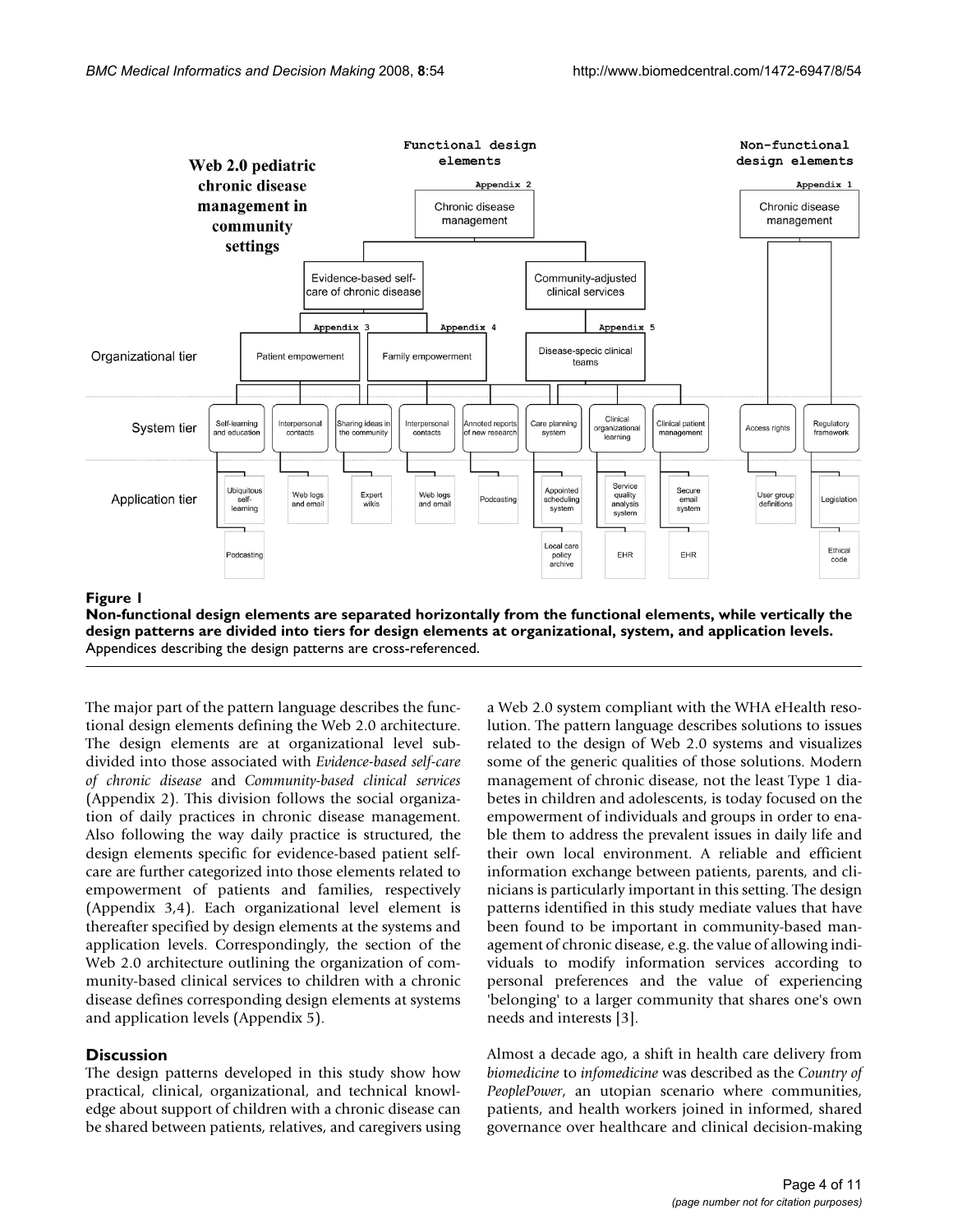[18]. Drawing on ubiquitous computer communication technologies, patients and clinicians were foreseen to contribute actively to patient records, transcripts of clinical encounters were shared, and patient education occurred primarily in the home, in school and in community-based organizations. Patients and clinicians jointly developed 'quality contracts', serving as foundations for quality improvement systems that aggregate data, while also reflecting attributes of individual patients and clinicians. Exploiting Web 2.0 technologies and the present architecture, management of childhood chronic disease according to the *country of PeoplePower* scenario is no longer utopian. However, to realize such an *infomedical* shift in chronic disease care in local communities requires a focused effort involving a broad range of professional groups together with patients and their relatives. Even though central tenants of the Web 2.0 concept are self-evolution and networking, the core technical components must still respond to high software engineering standards. This implies that the implementation of the Web 2.0 architecture in local communities will require systematic approaches that allow capturing of broad perspectives on health service delivery and supporting multi-disciplinary decision-making, e.g. participatory design methods [14].

Systematic accreditation of learning materials is essential for a Web 2.0 system in the pediatric chronic disease setting. With the evolution of the Internet, traditional authorities have partly been replaced by *apomediaries*, which are tools and peers standing by to guide information seekers to trustworthy information, or adding credibility to information [19]. For apomediation to be a successful model for children with a chronic disease and their families, it has to be adjusted to the degree of maturity and autonomy of each child and parent. In Web 2.0 environments, the implementation of apomediary credibility at the application level may therefore become equal to or even more important than guaranteeing source credibility, e.g. as expressed by the HoN code [20]. This implies that there are several practical challenges for developers of pediatric chronic disease websites which aspire to come across as credible. Children and their parents need and want to be able to be co-creators of content, not merely an audience that is broadcasted to. Web 2.0 technology enables such sites. At the same time, to reduce late complications, modern clinical management of chronic disease is based on appropriateness and calibration principles [8,9], where the guidelines provided to patients are individualized and precise. Hence, developing credibility in the Web 2.0 context is also about developing the actual community in which the system is implemented. Chronic disease communities are built upon personal and social trust, and organized means to build and maintain that trust. It is thus necessary to find the appropriate balance in each community between

patient co-determination and medical authority in chronic disease management, and to express this balance in the design of the apomediation components of the Web 2.0 system.

In the Web 2.0 context, accreditation issues are, however, not only limited to learning processes and content. Use of participatory design methods for implementation of Web 2.0 systems based on the architecture raises concerns about the management of responsibility in the total health service delivery perspective. Unlike system developers, practitioners and patients that participate in Web 2.0 system development and maintenance cannot be made professionally accountable for shortcomings in the system performance. In this context, it has to noted that the pattern language does not indicate which features require continuous organizational service offerings, and which can be managed by user communities, e.g. whether workspace assignments, addition of new software modules, and protection of existing software against hostile code can be administered by the user community. Already the original Internet's design relied on few mechanisms of central control. This lack of control has the added generative benefit of allowing new services to be introduced without up-front blocking by either individual users or public authorities [21]. To avoid downstream problems when implementing the pattern language in healthcare settings, ambiguities regarding the responsibility for software quality and maintenance need to be straightened out at an early stage. To mitigate the risk for late design failures, participatory design groups implementing Web 2.0 systems based on the pattern language have to include software engineering competences to cover areas such as system extensions and maintenance, and the design groups have to accept full responsibility for decisions made in these areas.

In design areas such as urban planning, pattern languages have been extensively used to transfer value-bearing features between different contexts [22]. A core set of design patterns constitutes the defining part of a pattern language developed for a particular area. Using the present language as a basis, a module-based Web 2.0 system design to support community-based childhood chronic disease management can be developed in different social and cultural contexts. Availability of high-level web programming languages, such as Joomla! [http://www.joomla.org,](http://www.joomla.org) facilitates the software implementation process, providing access to modules corresponding to most components of the general architecture. The core set of design patterns delineate a smallest common denominator for the design specifications that are developed in order to implement particular systems. System developers in different community settings can then add the lower-level modules they need around this core in order to represent their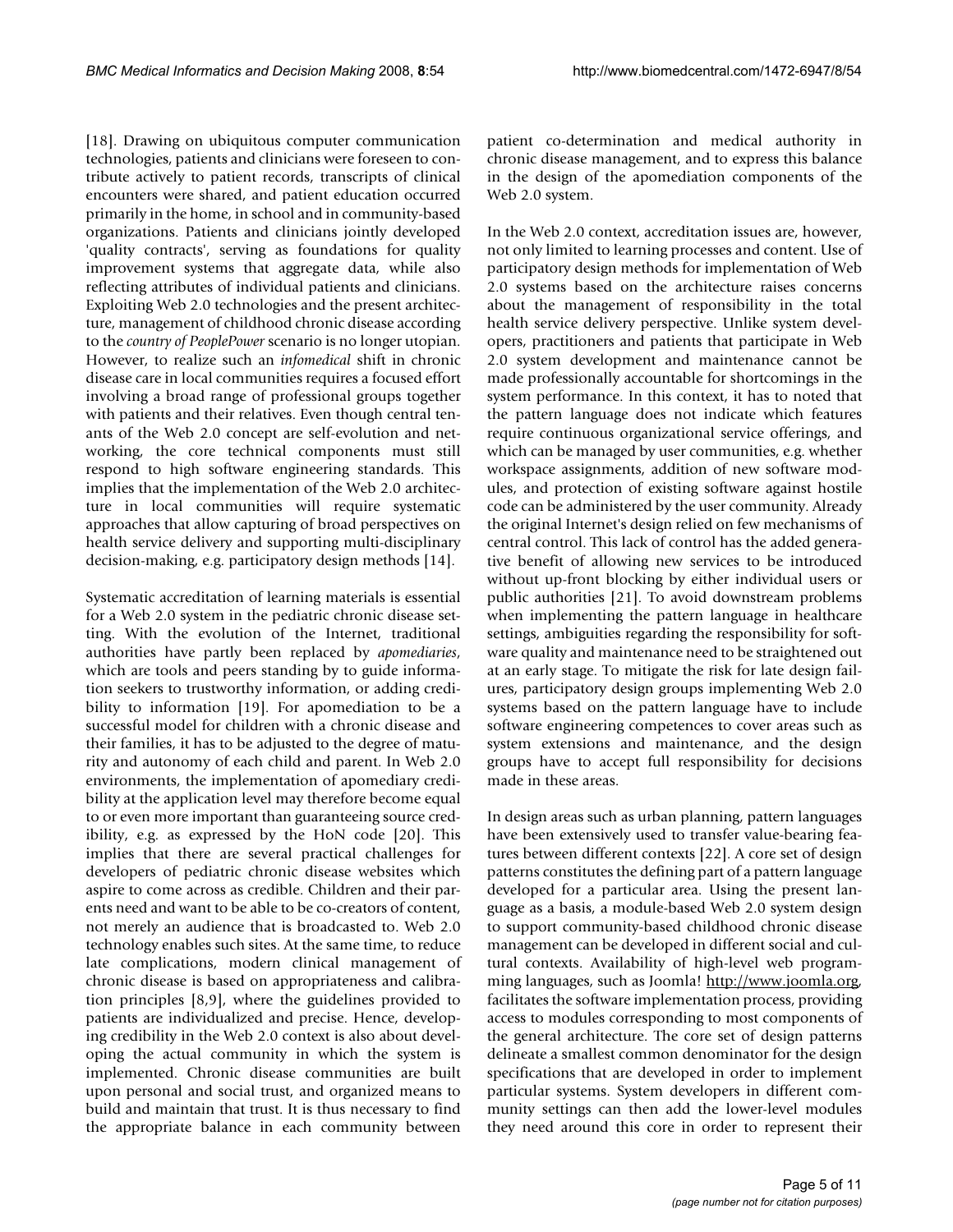actual program, and also add new sets of design patterns. In this way, each system design is tailor-made for its particular patient population and environment, while it still shares basic value-bearing features. Nevertheless, present high-level web programming languages are not adequate for development of all applications included in the pattern language. For instance, confidential patient-practitioner communication will in most settings require encryption to be added to the email messaging module. It is possible that over time, generic software modules can be developed for all application-level instances in the pattern language.

From a health informatics point of view, the most important feature of the pattern language is that it allows professional information system developers, clinical practitioners, and patients to share a common expression of the most important organizational and technical design issues during the development of Web 2.0 systems for use at the community level. What most previous methods, such as the Enterprise Architecture Framework [23] have in common is that they have been based on concepts developed for use by IS specialists. However, there is a substantial difference between an IS aimed to be used by professionals trained in formal analyses, and a Web 2.0 system that is to be shared by clinicians and laypersons of different ages at the community level. In the latter setting, identification of the needs of each different user group, lay and professional alike, is essential and requires that intelligible input can be delivered from all these users into the system development process. This, in turn, requires that the materials describing the system design are legible also for persons without a technical background.

The next step in the development of the Web 2.0 system design is the formative evaluation of the implemented prototype. This step is to address human-computer interaction and information content issues. A number of methods for evaluating health-related Web 2.0 systems are available, however, most of these use differing conceptual definitions and scoring approaches [24,25]. Additionally, the majority of methods proposed are also limited in their interpretability and ease of use, because they are usually defined to assess either health information content or usability from a human-computer interaction perspective. However, preliminary versions of comprehensive multidisciplinary methods that cover both aspects have recently been published. For instance, the WebMedQual guideline for website assessment contains constructs for the assessment of information content, the authority of source, design, accessibility, links, user support, and privacy [26]. When such guidelines have been further developed into assessment standards, they will provide essential complements to pattern languages in the development of health and safety promotion websites.

### **Conclusion**

A pattern language representing a module-based architecture for Web 2.0 systems for paediatric chronic disease management has been described. Even though a high level of user participation in developing and managing content is the core of the Web 2.0 concept, the WHA eHealth resolution requires that this participation is structured and that the medical quality of the services provided is assured. The use of design patterns allows representing the core design elements of a Web 2.0 system upon which an 'ecological' development of content respecting these constraints can be built. Future research should include evaluations of Web 2.0 systems implemented according to the architecture in practice settings.

# **Competing interests**

The authors declare that they have no competing interests.

# **Authors' contributions**

TT conceived of the study, led the system design, and drafted the first version of the manuscript. HE led the implementation of the system. JL led the clinical application of the system. JE managed the graphical language during the system design. SN was responsible for the clinical content of the system. LH managed the interaction with practitioners and patients during the system design. All authors contributed to later drafts and approved the final manuscript.

# **Appendices**

#### *Appendix 1. Non-functional design elements Access rights*

Context: Chronic disease management.

Problem: Everyone with an interest in the management of a specific chronic disease should have access to the Web 2.0 system. However, patients and their parents are mainly interested in practical advice and education, while clinicians need access to confidential patient data and information in their daily work.

Solution: The Web2.0 system is to be divided into virtual workspaces, where each individual entering the system is assigned a collaborative workspace that contains functions related to user resources, interests, and qualifications in chronic disease management and computer use.

Examples: In the diabetes care setting, each user, lay and professional alike, is provided with a username and a password to be able to access personal sections of the system. Each time the user logs on to the system, resources adapted to their interests are displayed.

Application reference: User group definitions.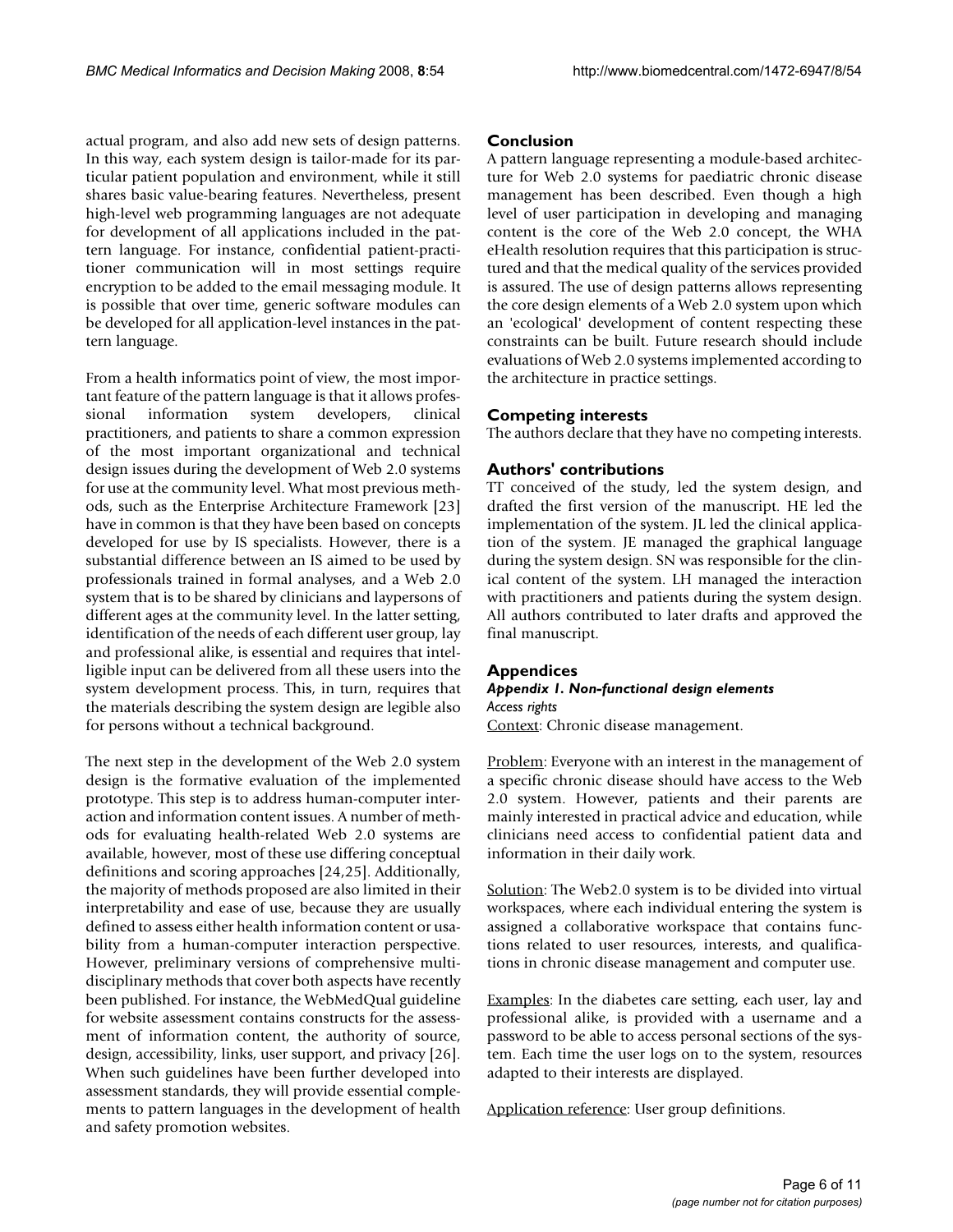*Regulatory framework* Context: Chronic disease management

Problem: Chronic disease management may threaten integrity and privacy of individuals and organizations. It is a basic human right that individual health data are treated confidentially and not shared without consent.

Solution: In order to assess threats to personal integrity in pervasive health surveillance, an advisory group on ethics and legal issues is to be formed in association with the Web 2.0 system. The group should represent the general public, medicine, ethics, IT security and non-medically trained public health professionals.

Examples: In the paediatric diabetes setting, one person is responsible for decisions regarding the establishment of personal index files and inquiries about data from these files. The intention is to form a permanent multi-disciplinary advisory panel on ethical and IT security issues.

Application references: Ethical code, Legislation.

# *Appendix 2. Functional organizational level design elements*

#### *Chronic disease management*

Context: Chronic disease is a significant problem both for the affected children and their families and healthcare providers.

Problem: Even though there is scientific evidence that certain clinical and self-management strategies are effective in specific disease categories, this knowledge has not been used to change practice. There is a general lack of knowledge at local, national and international levels about which interventions are effective in which settings. Additionally, it is hard for both patients and clinical professionals to learn how peers have solved common problems.

Solution: A Web 2.0 system that is to provide patients and their caretakers with continuous access to a chronic disease management program that provides both support for self-management of the chronic disease in daily life, and access to just-in-time clinical services.

Examples: In the diabetes care setting, the Web 2.0 system is divided into a website that supports self-management, and a patient-centred health information system (HIS) adapted to support community-based clinical services.

References: Evidence-based self-management of chronic disease, Community-based clinical services.

*Evidence-based self-management of chronic disease* Context: Chronic disease management.

Problem: Self-management of chronic disease often suffers from insufficient integration and influences from invalidated knowledge.

Solution: The Web 2.0 system is to provide virtual collaborative workspaces for the empowerment of those interested in specific areas of the self-management of chronic disease. These workspaces will provide tools for communication and collaboration, learning, searching for information, and an archive of peer-reviewed publications.

Examples: The workspaces in the diabetes care setting are to be accessible to different groups of patients, family members, and others in the patients' social environment. The workspaces are sub-divided between children and adults, as well as according to geographic region.

References: Patient empowerment, Family empowerment.

*Community-based clinical services* Context: Chronic disease management

Problem: Most communities have insufficient knowledge of age-specific prevalence of specific chronic diseases. This lack of knowledge is an obstacle to the implementation of high-quality clinical services adapted to the needs in particular communities, i.e. that can support all children in all life situations.

Solution: A four-stage process is to be used to organize community-based chronic disease management, utilizing epidemiological surveys at the community level as a foundation for resource planning. The first stage is to concern establishing a baseline and deciding priorities, while the second stage will involve setting up an organizational structure, defining health goals, and designing interventions targeted at the identified goals. The third stage is to establish a time-line and provide care resources. Finally, the interventions are to be evaluated and results disseminated.

Examples: The management planning of diabetes Type 1 in Östergötland. Sweden, is county-based and provided by multi-professional teams. Each patient and family is associated with the geographically closest team.

References: Disease specific clinical teams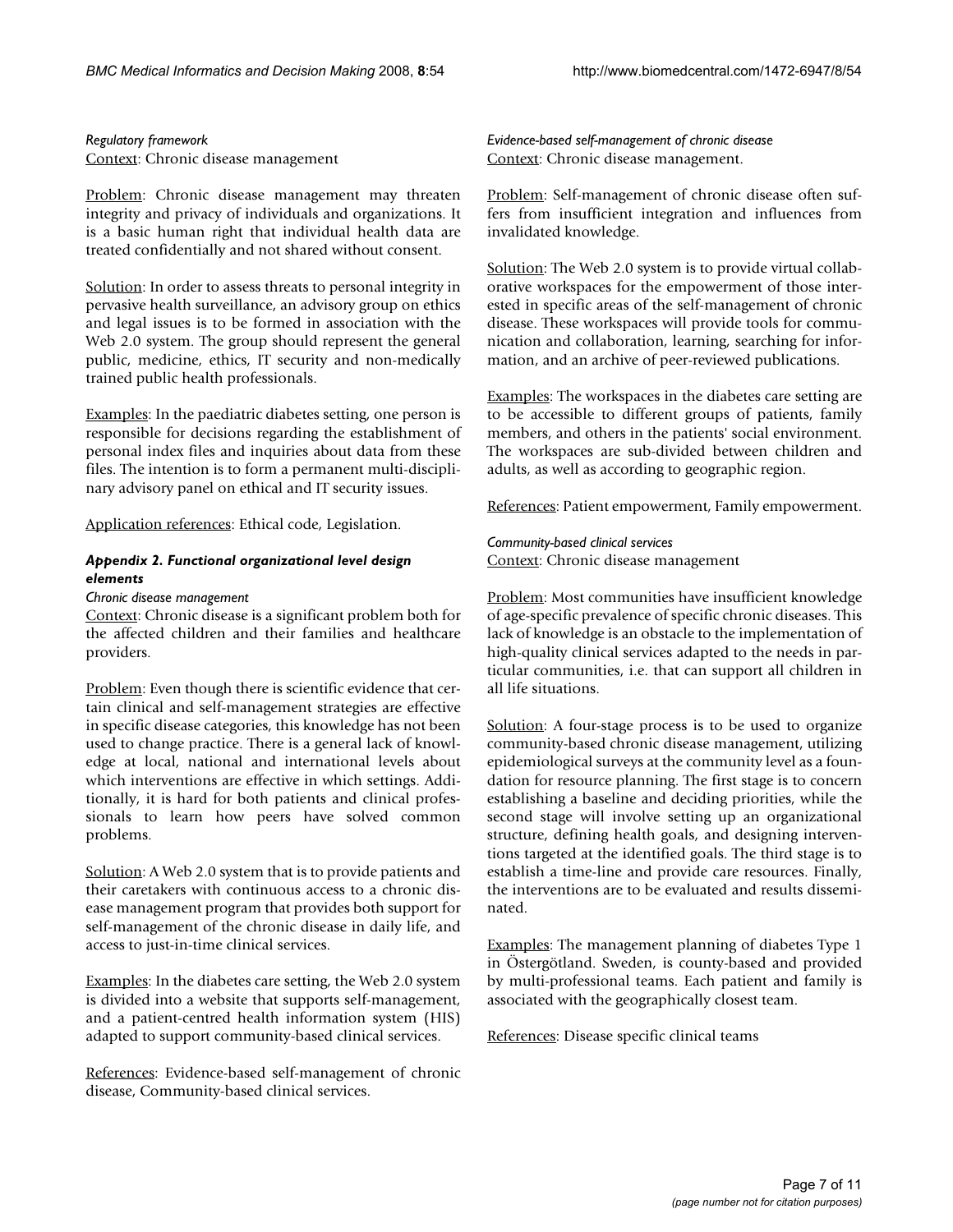#### *Appendix 3. Design elements addressing the empowerment of children with a chronic disease Patient empowerment*

Context: Evidence-based self-management of chronic dis-

ease.

Problem: A child with a chronic disease can benefit from interaction with many persons and resources distributed over many different settings and organizations in a community. This diversity causes difficulties in optimally utilizing existing resources and competencies.

Solution: Tools for interactive learning and structured communication that enhance the establishment of formal and informal social networks are to be included in the Web 2.0 system. In addition, wikis and weblogs will provide the means to create virtual communities for knowledge exchange.

Examples: In the diabetes type 1 context, the Web 2.0 system mainly supports the user's personal learning using validated materials, but it also provides support for communication with peers and the local diabetes team. The system is in part implemented using the Open Source Content Management Systems Joomla.

References: Sharing ideas in the community, Interpersonal contacts, Ubiquitous self-learning.

# *Interpersonal contacts* Context: *Patient empowerment*

Problem: Children with a chronic disease may have a lower self-esteem and self-efficacy than their healthy peers.

Solution: Children will be able to create their own personal weblogs in the Web 2.0 system. Personal e-mail will be supported at several places in the system to make it possible to communicate also with clinical practitioners in without entering into any of the delimited workspaces.

Examples: In the diabetes type 1 context, each child is given the possibility to express her/himself to the local community of diabetic peers through a personal webpage. The e-mail feature is implemented into traditional e-mail applications.

Application references: Weblogs (blogs), email.

# *Sharing ideas in the community* Context: *Patient empowerment*

Problem: There is a lack of locally adjusted expert information regarding living with a chronic disease.

Solution: Expert wikis are to be provided as a semi-formal way of informing others in the community. This function is to constitute a complement to more general podcasts and interactive learning materials.

Examples: In the diabetes Type 1 context, several types of *wikis* are available. The understanding is that short notes contributed by experts in the community, rather than long reports, are often sufficient to keep other children informed about new ideas, experiences, and ongoing activities.

Application references: Wikis.

# *Ubiquitous self-learning* Context: *Patient empowerment*

Problem: Children with a chronic disease are usually taught about their condition by their parents, directly by their clinical caretakers, from documents, e.g. pamphlets, reports, and science-based newspaper articles. Children seldom find these printed materials interesting, and the materials are sometimes not even distributed to those who might find them useful.

Solution: Podcasting of electronic learning materials is to be combined with a filing system for organizing the learning resources, a search function, and the potential to browse content. These resources could be downloaded to different types of personal media players, cell phones, and computers.

Examples: An interactive diabetes simulation application is available for learning about how different insulin types interact with food intake and physical activity. Digitalized video materials are available for downloading.

Application references: Interactive learning systems, Podcasting.

# *Appendix 4. Design elements that address support to families with a child with a chronic disease*

*Family empowerment*

Context: Evidence-based self-management of chronic disease.

Problem: The importance of relevant and accessible information about services to families with disabled children is well established. Keeping families informed is a significant factor both for empowerment and for enabling participatory service processes. Nevertheless, even though there has been considerable research that highlights parents' information needs, there has been less exploration of how parents would actually like to receive this information.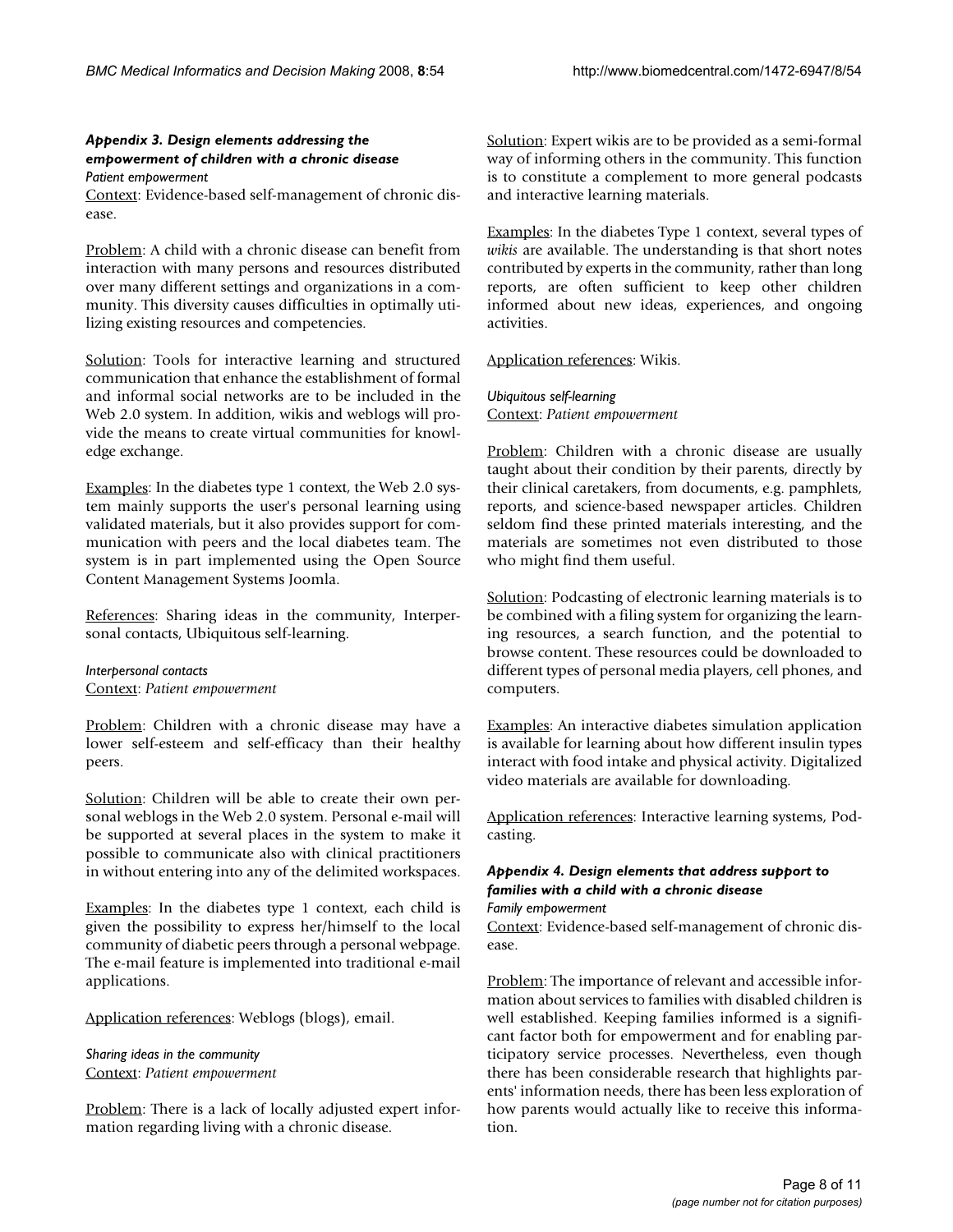Solution Tools for interactive learning and structured communication that enhance the establishment of formal and informal social networks are to be included in the Web 2.0 system. Additionally, wikis and weblogs will provide the means to create virtual communities for knowledge exchange.

Examples: In the diabetes Type 1 context, the IS mainly supports the user's personal learning, but it also provides support for communication with peers and the local diabetes team.

References: Interpersonal contacts, Annotated reports of new research, Care planning system.

### *Interpersonal contacts* Context: *Family empowerment*

Problem: Parents with children with a chronic disease often have difficulties getting in touch with peers to share experiences.

Solution: Parents can be able to create their own personal weblog in the Web 2.0 system. Personal e-mail is to be supported at several places in the system to make it possible to communicate also with clinical practitioners without entering into any of the delimited workspaces.

Examples: In the diabetes Type I support system, parents can choose to commit themselves to sharing experiences with other parents and other adults involved with chronically ill children. Several communication tools are available for sharing experiences.

Application references: Weblogs (blogs), email.

*Annotated reports of new research* Context: *Family empowerment*

Problem: It is difficult for parents to obtain an overview of new research findings on the chronic disease, the quality of these findings, and how they can be accessed and assessed.

Solution: A clearinghouse function in the Web 2.0 system is to represent a news archive and a repository of downloadable materials. New materials are to be collected and annotated by a qualified researcher. The materials can either be read online or downloaded automatically or upon demand.

Examples: In the diabetes Type I support system, the research news management is divided into specific areas such as basic science, pharmacology, and biomedical engineering. The information can be stored in different formats in the clearinghouse as, e.g. text, graphs, tables, and multi-media clips.

Application references: Podcasting.

*Care planning system* Context: *Family empowerment*

Problem: Clinicians must understand patient priorities to create an effective treatment partnership. Physicians have been found to underestimate the importance adolescents place on communicating with their physician as a friend and medical-technical aspects of care.

Solution: The Web 2.0 system is to be used both to inform families about the current organization of care provision and to survey families for their experiences and preferences.

Examples: In Östergötland, the patients and their families are regularly surveyed for their care experiences and preferences. Care policy documents are available for reading or downloading

Application references: Appointment scheduling system, Local care policy archive.

# *Appendix 5. Design elements that address support to disease-specific clinical teams*

*Disease-specific clinical teams* Context: Community-based clinical services

Problem: Management of children with a chronic disease poses complex clinical problems that can seldom be used within the context of one profession only.

Solution: Interprofessional healthcare is expected to generate health gains through better responsiveness to patients, more efficient use of resources, and the enhancement of patient safety. Community-based clinical services provided to children with a chronic disease are associated primarily with working in teams. The task of individual team members is thus also to reform healthcare routines where conventionally organized care has failed. Team members are expected to manage among themselves the competing political agendas upon which their various professional identities are based. In parallel, they are expected to manage the team processes that occur in all teamwork.

Examples: The diabetes teams in Östergötland consist of paediatricians, specialist nurses, and dieticians. There are 3 teams distributed at three hospitals, caring for 600 patients.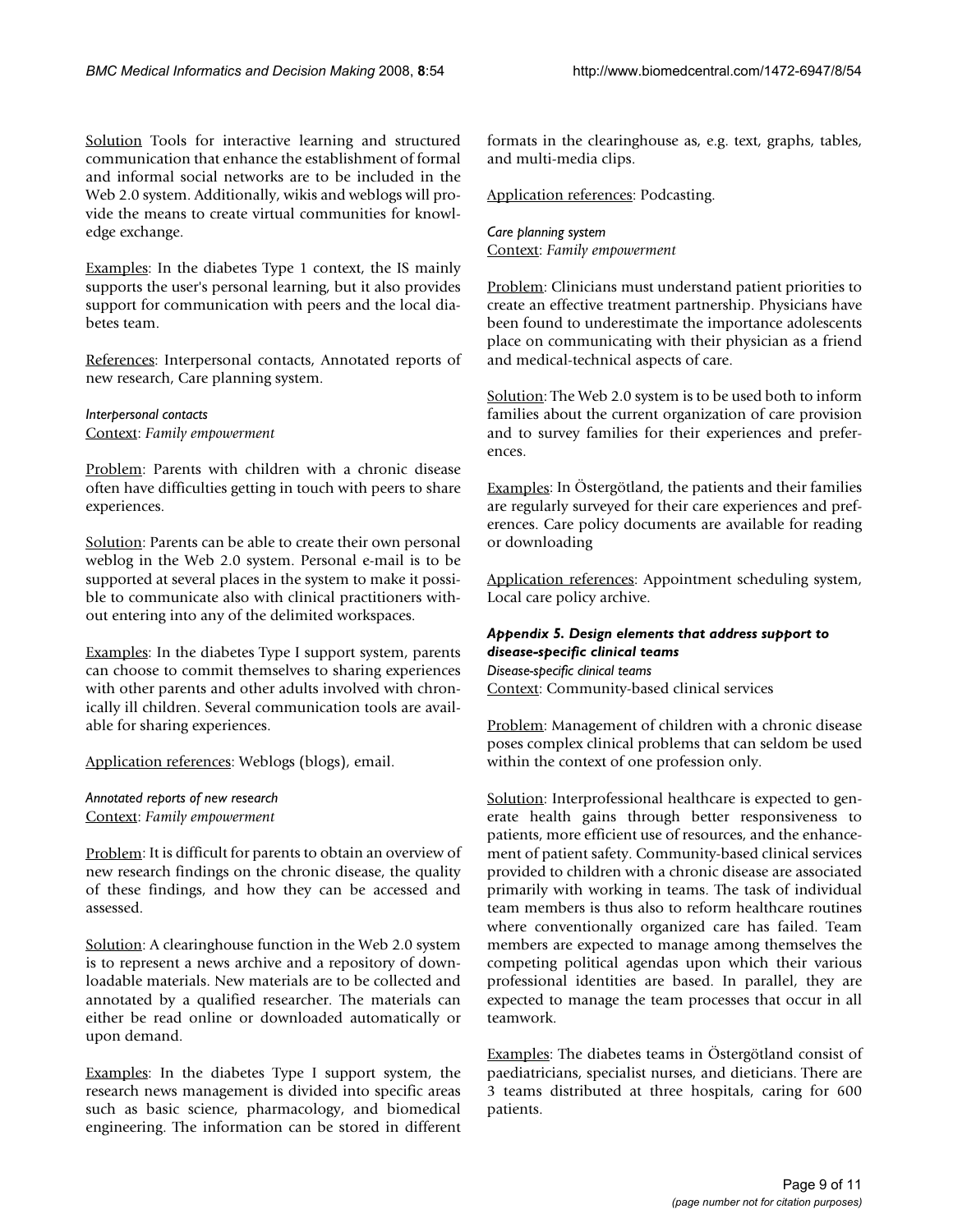References: Clinical patient management, Clinical quality assurance.

#### *Clinical patient management* Context: *Disease-specific clinical teams*

Problem: The clinical management of childhood chronic disease requires medical, behavioural, and social competences, and thus cooperation between different professional categories. These multi-professional teams need to share a common care documentation system.

Solution: An Electronic Health Record (EHR) is to be introduced that can be accessed and used by the different professionals in the community involved in the care of children with a chronic disease. Patients with chronic disease are to be provided with web-based access to their own records. Patients will be able to leave messages to their clinical teams through a secure email system.

Examples: In Östergötland, an integrated EHR is accessible from all clinics throughout the county. Patients with chronic disease are provided specific and secure access to their own records from home. A web portal supports messaging to specific chronic disease teams regarding appointment times and other administrative issues.

Application references: Integrated EHR, Secure email system.

# *Clinical organizational learning* Context: *Disease-specific clinical teams*

Problem: There is insufficient potential to analyze differences in clinical outcomes with regard to geographic area and socioeconomic background for children with a chronic disease.

Solution: An EHR is to be extended with a service quality analysis module to allow definition of quality indicators and analyze data. This functionality will enable clinical teams to develop their clinical service provision based on their own resources and organizational conditions.

Examples: In the diabetes Type I setting in Östergötland, the quality of the clinical care is monitored using timeseries analyses of the indicator biomedical variables, e.g. daily B-glucose curves and weekly progressions of HbA1c. Both service quality and the general quality of life of patients are surveyed bi-annually using validated instruments, such as EuroQol.

Application references: Integrated EHR, Service quality analysis system.

#### **Acknowledgements**

The study was funded by a grant from the Knowledge Foundation in Sweden. The funding body had no influence on the study design; the collection, analysis, and interpretation of data; the writing of the manuscript; nor on the decision to submit the manuscript for publication.

#### **References**

- 1. Sawyer SM, Drew S, Yeo MS, Britto MT: **[Adolescents with a](http://www.ncbi.nlm.nih.gov/entrez/query.fcgi?cmd=Retrieve&db=PubMed&dopt=Abstract&list_uids=17467519) [chronic condition: challenges living, challenges treating.](http://www.ncbi.nlm.nih.gov/entrez/query.fcgi?cmd=Retrieve&db=PubMed&dopt=Abstract&list_uids=17467519)** *Lancet* 2007, **369:**1481-1489.
- 2. Barlow JH, Ellard DR: **[Psycho-educational interventions for chil](http://www.ncbi.nlm.nih.gov/entrez/query.fcgi?cmd=Retrieve&db=PubMed&dopt=Abstract&list_uids=15527474)[dren with chronic disease, parents and siblings: an overview](http://www.ncbi.nlm.nih.gov/entrez/query.fcgi?cmd=Retrieve&db=PubMed&dopt=Abstract&list_uids=15527474) [of the research evidence base.](http://www.ncbi.nlm.nih.gov/entrez/query.fcgi?cmd=Retrieve&db=PubMed&dopt=Abstract&list_uids=15527474)** *Child Care Health Dev* 2004, **30:**637-645.
- 3. Castells M: *End of millennium* Qxford: Blackford Publishers; 1998.
- 4. Timpka T: **[Proactive health computing.](http://www.ncbi.nlm.nih.gov/entrez/query.fcgi?cmd=Retrieve&db=PubMed&dopt=Abstract&list_uids=11470214)** *Artif Intell Med* 2001, **23:**13-24.
- 5. Bång M, Larsson A, Berglund E, Eriksson H: **[Distributed user inter](http://www.ncbi.nlm.nih.gov/entrez/query.fcgi?cmd=Retrieve&db=PubMed&dopt=Abstract&list_uids=16023409)[faces for clinical ubiquitous computing applications.](http://www.ncbi.nlm.nih.gov/entrez/query.fcgi?cmd=Retrieve&db=PubMed&dopt=Abstract&list_uids=16023409)** *Int J Med Inform* 2005, **74:**545-551.
- 6. Boulus N, Bjorn P: **[Constructing technology-in-use practices:](http://www.ncbi.nlm.nih.gov/entrez/query.fcgi?cmd=Retrieve&db=PubMed&dopt=Abstract&list_uids=17917189) [EPR-adaptation in Canada and Norway.](http://www.ncbi.nlm.nih.gov/entrez/query.fcgi?cmd=Retrieve&db=PubMed&dopt=Abstract&list_uids=17917189)** *Stud Health Technol Inform* 2007, **130:**143-155.
- 7. McLean R, Richards BH, Wardman JI: **[The effect of Web 2.0 on](http://www.ncbi.nlm.nih.gov/entrez/query.fcgi?cmd=Retrieve&db=PubMed&dopt=Abstract&list_uids=17680746) [the future of medical practice and education: Darwikinian](http://www.ncbi.nlm.nih.gov/entrez/query.fcgi?cmd=Retrieve&db=PubMed&dopt=Abstract&list_uids=17680746) [evolution or folksonomic revolution?](http://www.ncbi.nlm.nih.gov/entrez/query.fcgi?cmd=Retrieve&db=PubMed&dopt=Abstract&list_uids=17680746)** *Med J Aust* 2007, **187:**174-177.
- 8. Bojestig M, Arnqvist HJ, Hermansson G, Karlberg BE, Ludvigsson J: **[Declining incidence of nephropathy in insulin-dependent dia](http://www.ncbi.nlm.nih.gov/entrez/query.fcgi?cmd=Retrieve&db=PubMed&dopt=Abstract&list_uids=8259139)[betes mellitus.](http://www.ncbi.nlm.nih.gov/entrez/query.fcgi?cmd=Retrieve&db=PubMed&dopt=Abstract&list_uids=8259139)** *N Engl J Med* 1994, **330:**15-18.
- 9. Loveman E, Cave C, Green C, Royle P, Dunn N, Waugh N: **The clinical and cost-effectiveness of patient education models for diabetes: a systematic review and economic evaluation.** *Health Technol Assess* 2003, **7(22):**1-190.
- 10. Gamma E, Helm R, Johnson R, VJ : *Design patterns: elements of reusable object-oriented software* Reading: Addison-Wesley; 1995.
- 11. Buschmann F, Meinier R, Rohnert H, Sommerlad P, Stal M: *A System of Patterns: Pattern-Oriented Software Architecture* Chichester: John Wiley & Sons; 1996.
- 12. Foothe-Whyte W: *Participatory Action Research* Ashbury Park. Sage Publications; 1991.
- 13. Stein RE, Bauman LJ, Westbrook LE, Coupey SM, Ireys HT: **[Frame](http://www.ncbi.nlm.nih.gov/entrez/query.fcgi?cmd=Retrieve&db=PubMed&dopt=Abstract&list_uids=8441085)[work for identifying children who have chronic conditions:](http://www.ncbi.nlm.nih.gov/entrez/query.fcgi?cmd=Retrieve&db=PubMed&dopt=Abstract&list_uids=8441085) [the case for a new definition.](http://www.ncbi.nlm.nih.gov/entrez/query.fcgi?cmd=Retrieve&db=PubMed&dopt=Abstract&list_uids=8441085)** *J Pediatr* 1993, **122:**342-347.
- 14. Pilemalm S, Timpka T: **[Third generation participatory design in](http://www.ncbi.nlm.nih.gov/entrez/query.fcgi?cmd=Retrieve&db=PubMed&dopt=Abstract&list_uids=17981514) [health informatics – making user participation applicable to](http://www.ncbi.nlm.nih.gov/entrez/query.fcgi?cmd=Retrieve&db=PubMed&dopt=Abstract&list_uids=17981514) [large-scale information system projects.](http://www.ncbi.nlm.nih.gov/entrez/query.fcgi?cmd=Retrieve&db=PubMed&dopt=Abstract&list_uids=17981514)** *J Biomed Inform* 2008, **41:**327-339.
- 15. Hassling L, Nordfeldt S, Eriksson H, Timpka T: **[Use of cultural](http://www.ncbi.nlm.nih.gov/entrez/query.fcgi?cmd=Retrieve&db=PubMed&dopt=Abstract&list_uids=15912006) [probes for representation of chronic disease experience:](http://www.ncbi.nlm.nih.gov/entrez/query.fcgi?cmd=Retrieve&db=PubMed&dopt=Abstract&list_uids=15912006) exploration of an innovative method for design of supportive [technologies.](http://www.ncbi.nlm.nih.gov/entrez/query.fcgi?cmd=Retrieve&db=PubMed&dopt=Abstract&list_uids=15912006)** *Technol Health Care* 2005, **13:**87-95.
- 16. Graspemo G, Hassling L, Nordfeldt S, Eriksson H, Timpka T: **[Design](http://www.ncbi.nlm.nih.gov/entrez/query.fcgi?cmd=Retrieve&db=PubMed&dopt=Abstract&list_uids=15360938) [of interactive health drama built on social realism.](http://www.ncbi.nlm.nih.gov/entrez/query.fcgi?cmd=Retrieve&db=PubMed&dopt=Abstract&list_uids=15360938)** *Stud Health Technol Inform* 2004, **107(Pt 2):**879-883.
- 17. Rugg G, McGeorge P: **The sorting techniques: a tutorial paper on card sorts, picture sorts and item sorts.** *Expert Systems* 1997, **14:**88-93.
- 18. Delbanco T, Berwick DM, Boufford JI, Edgman-Levitan S, Ollenschlager G, Plamping D, Rockefeller RG: **[Healthcare in a land](http://www.ncbi.nlm.nih.gov/entrez/query.fcgi?cmd=Retrieve&db=PubMed&dopt=Abstract&list_uids=11493320) [called PeoplePower: nothing about me without me.](http://www.ncbi.nlm.nih.gov/entrez/query.fcgi?cmd=Retrieve&db=PubMed&dopt=Abstract&list_uids=11493320)** *Health Expect* 2001, **4:**144-150.
- 19. Eysenbach G: **[From intermediation to disintermediation and](http://www.ncbi.nlm.nih.gov/entrez/query.fcgi?cmd=Retrieve&db=PubMed&dopt=Abstract&list_uids=17911699) [apomediation: new models for consumers to access and](http://www.ncbi.nlm.nih.gov/entrez/query.fcgi?cmd=Retrieve&db=PubMed&dopt=Abstract&list_uids=17911699) assess the credibility of health information in the age of [Web2.0.](http://www.ncbi.nlm.nih.gov/entrez/query.fcgi?cmd=Retrieve&db=PubMed&dopt=Abstract&list_uids=17911699)** *Stud Health Technol Inform* 2007, **129(Pt 1):**162-166.
- 20. Boyer C, Geissbuhler A: **[A decade devoted to improving online](http://www.ncbi.nlm.nih.gov/entrez/query.fcgi?cmd=Retrieve&db=PubMed&dopt=Abstract&list_uids=16160371) [health information quality.](http://www.ncbi.nlm.nih.gov/entrez/query.fcgi?cmd=Retrieve&db=PubMed&dopt=Abstract&list_uids=16160371)** *Stud Health Technol Inform* 2005, **116:**891-896.
- 21. Zittrain J: *The future of the Internet and how to stop it* New Haven: Yale University Press; 2008.
- 22. Alexander C: *The timeless way of building* Oxford: Oxford University Press; 1979.